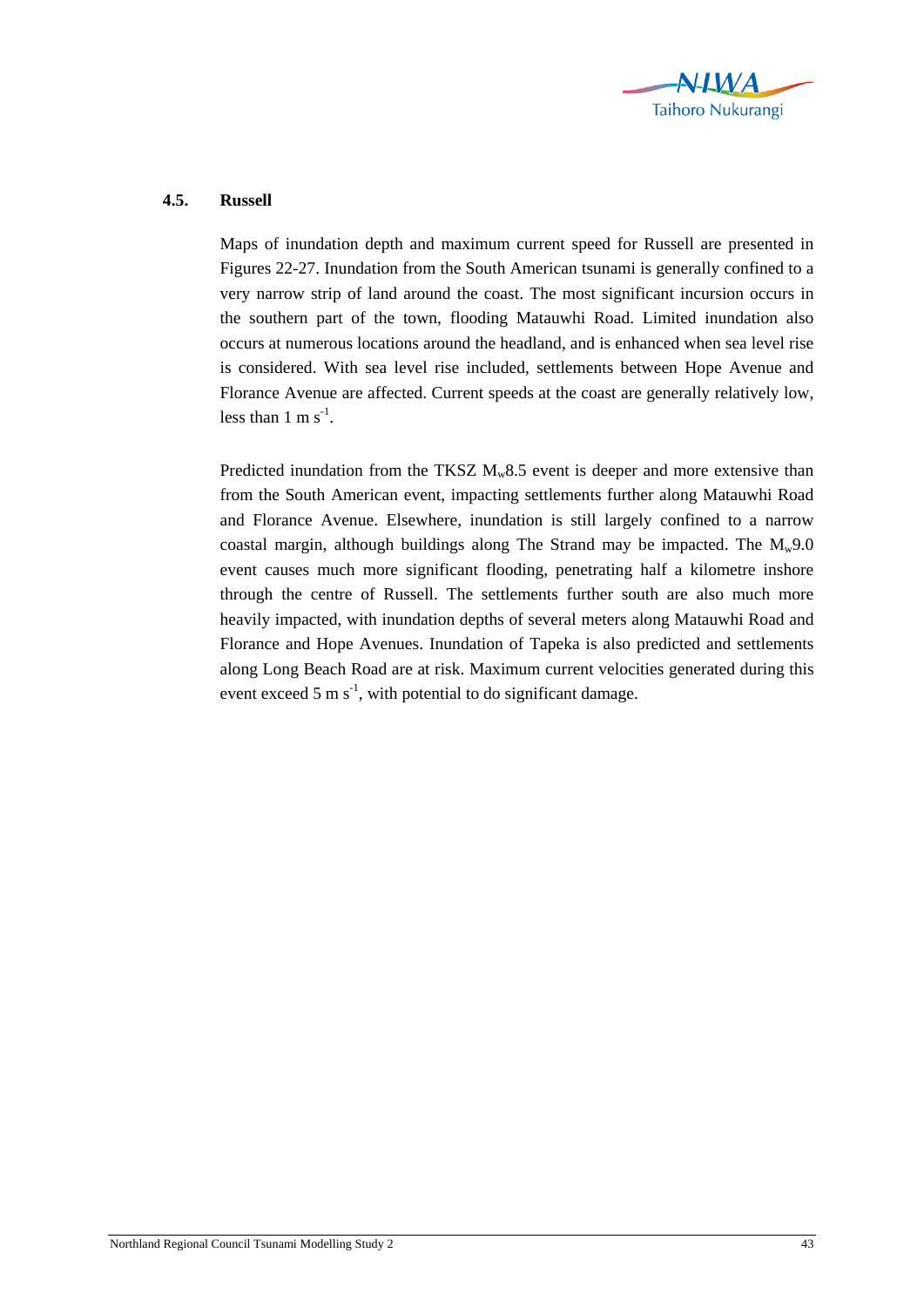



Figure 22: Russell: Maximum inundation speed (upper) and depth (lower) plots for the South American tsunami scenario at MHWS (to extent of LIDAR).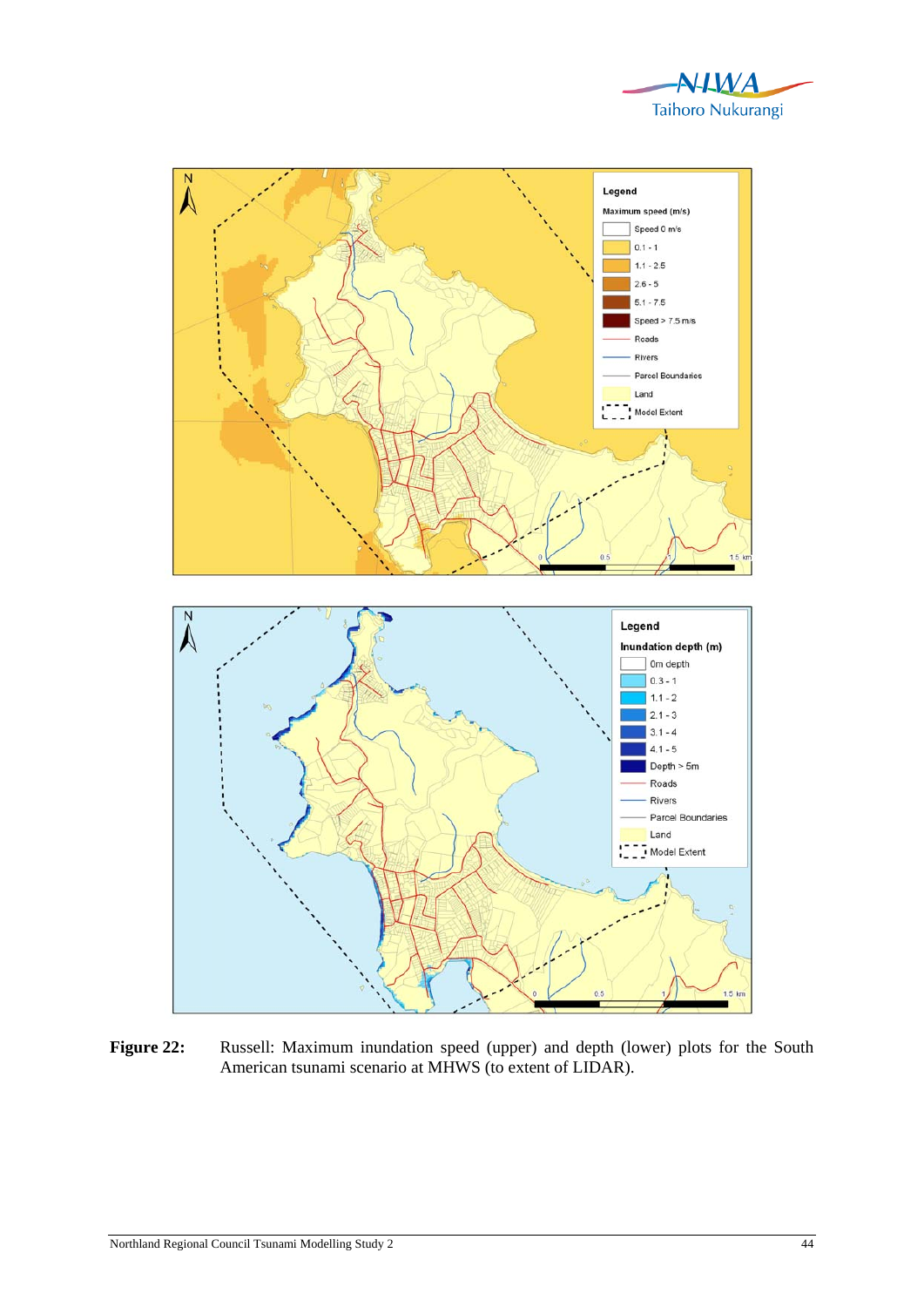



Figure 23: Russell: Maximum inundation speed (upper) and depth (lower) plots for the South American tsunami scenario at MHWS + 50cm (to extent of LIDAR).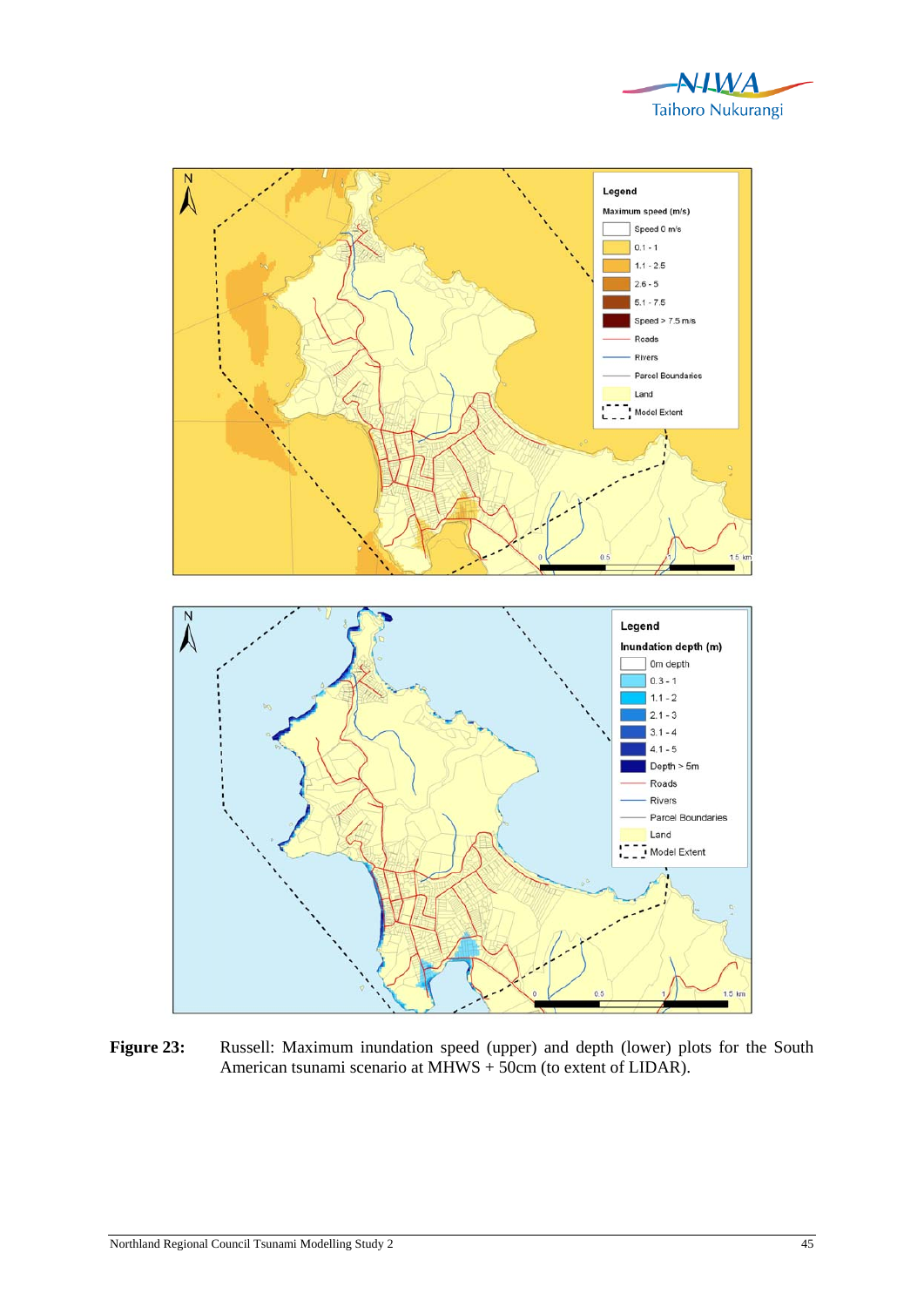



Figure 24: Russell: Maximum inundation speed (upper) and depth (lower) plots for the M<sub>w</sub>8.5 Tonga-Kermadec subduction zone scenario at MHWS (to extent of LIDAR).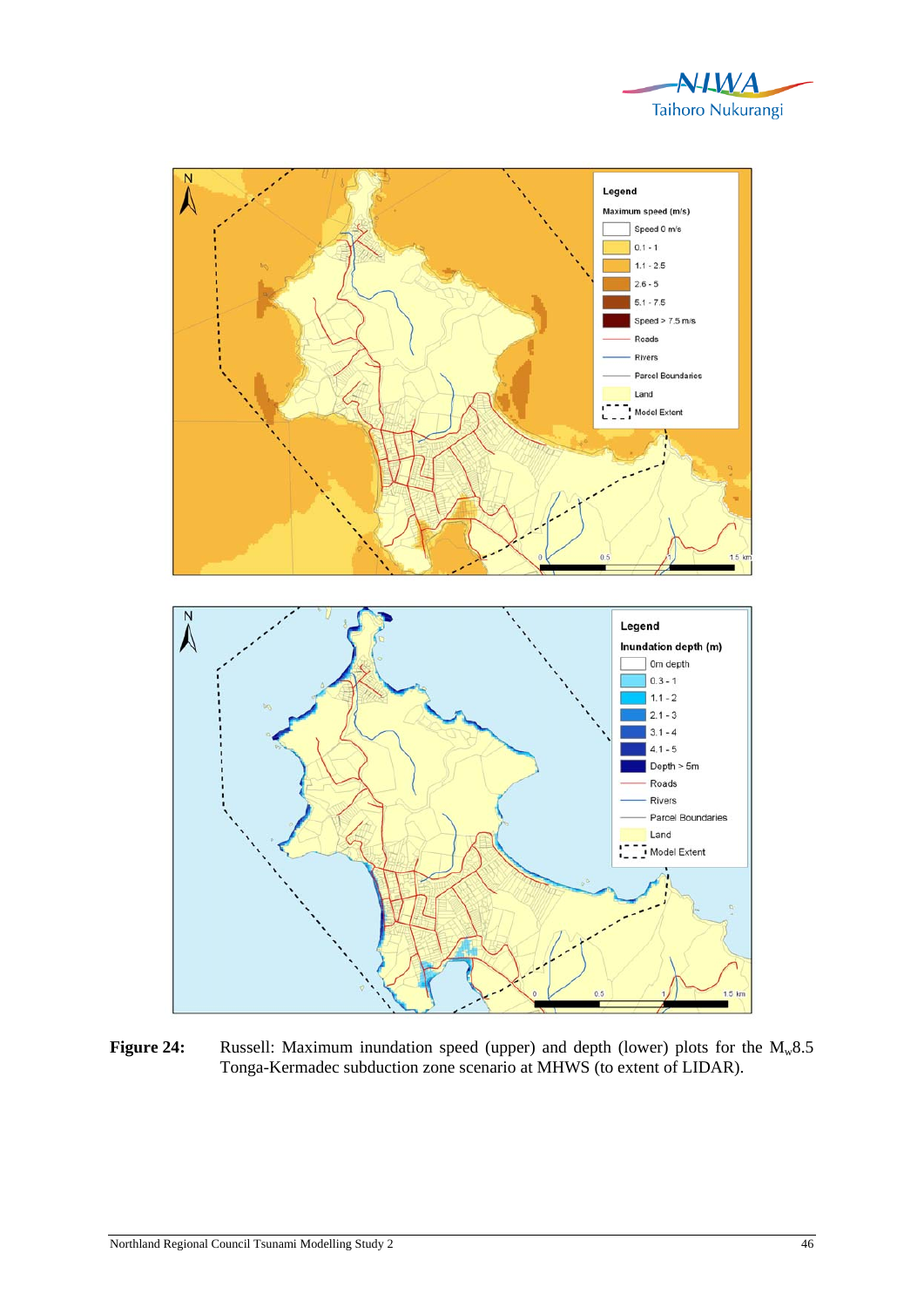



**Figure 25:** Russell: Maximum inundation speed (upper) and depth (lower) plots for the M<sub>w</sub>8.5 Tonga-Kermadec subduction zone scenario at MHWS + 50cm (to extent of LIDAR).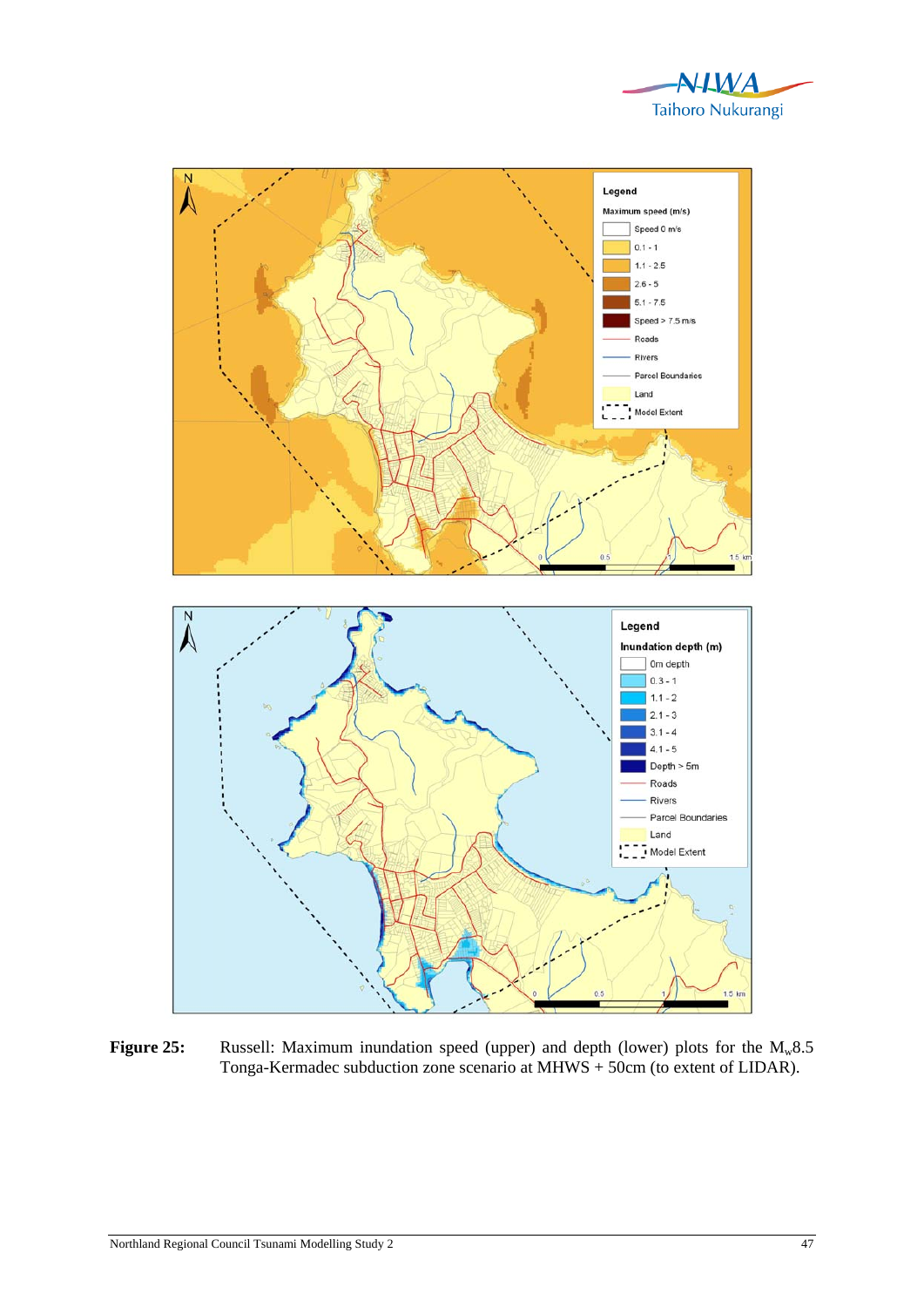



**Figure 26:** Russell: Maximum inundation speed (upper) and depth (lower) plots for the M<sub>w</sub>9.0 Tonga-Kermadec subduction zone scenario at MHWS (to extent of LIDAR).